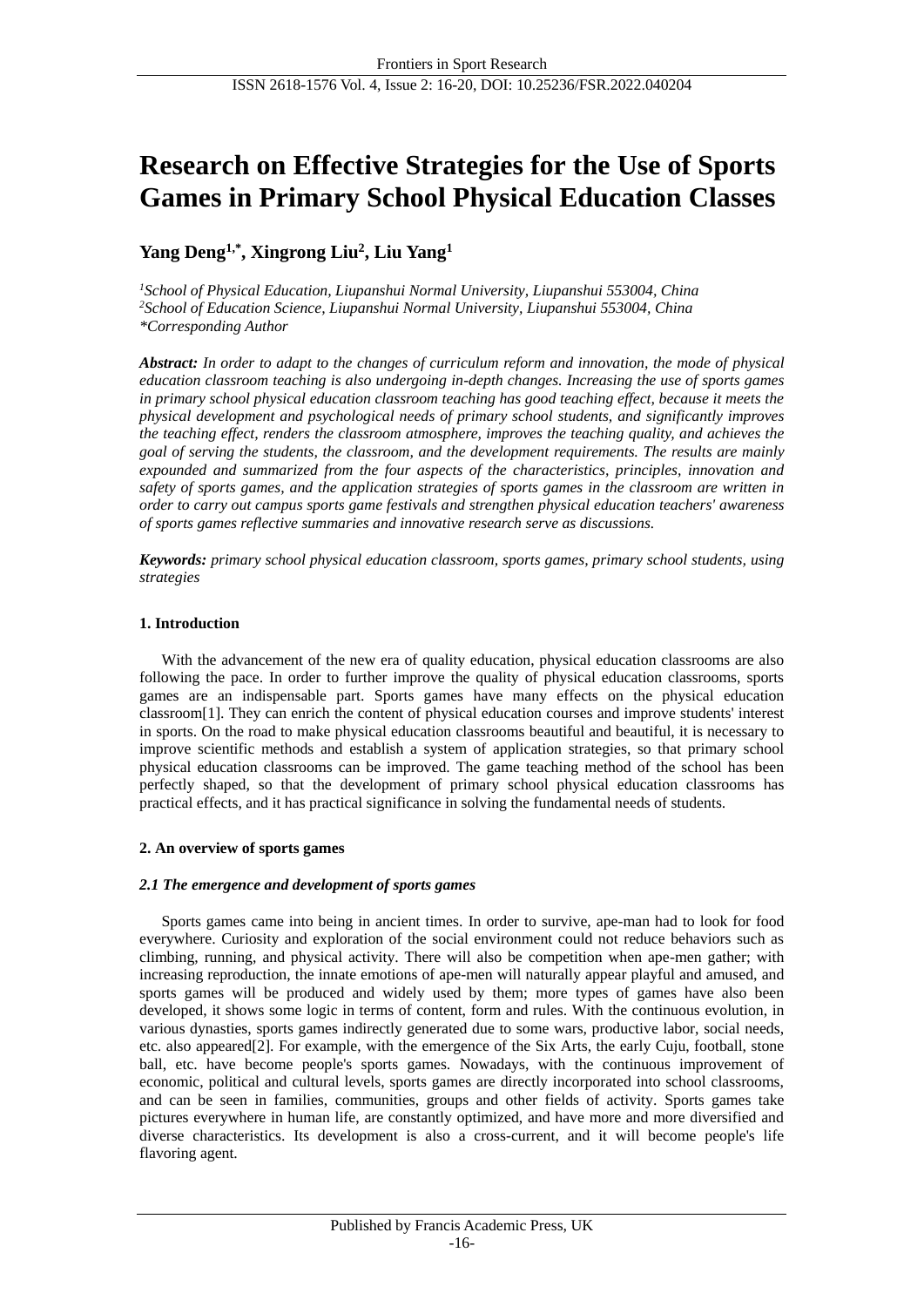#### *2.2 The concept of sports games*

All human activities are for survival and satisfying needs. Games belong to an activity and have an intimate relationship with human activities[3]. For example, Wundt mentioned that "game is the child of labor". Sports games are a kind of sports entertainment activities that take sports activities as the main content, contain certain rules, and are supported by people's physical activities; despite the passage of time, the games are constantly improved and innovated by human beings. Nowadays, our country pays more and more attention to physical health. Sports games are mostly used in sports classrooms and are widely used by schools.

#### **3. The current situation and problems of using sports games in primary school PE classrooms**

#### *3.1 The current situation and problems of students and classrooms when using sports games*

Level 1 students said that when sports games are used in physical education classes, they will be very happy and have a strong sense of curiosity. Through observation in teaching, students have poor self-control ability, classroom discipline is easy to be confused and difficult to control; and when teachers explain the rules or goals of the game, their attention is easily diverted, it is difficult to concentrate, and they acquire less knowledge[4]. When they are playing sports games, you push me or make a fuss, which leads to the deterioration of the classroom order, which is caused by the weak safety awareness. Sports games require the coordination of the body and the brain. Paying attention to safety is the top priority, but the first and second grade pupils are too young, and their ability to protect themselves is weak, and the ability to protect others is weak.

Level 2 students are at a turning point in their thinking and physiology, their self-awareness is not stable in all aspects, they are easily affected by the surrounding environment, they have their own ideas in physical education classes, they are easy to imitate the behavior of others, and they have poor control over themselves[5]. Through interviews with students, we learned that in the process of playing games, they easily lose interest in simple and uninteresting games, and are eager to contact novel sports games to challenge the psychology of new games. Once the difficulty of new games is too high, they will easily give up on the way and lose interest in them; they have a certain basic knowledge of safety, but they are not able to deal with emergencies and safety problems. They have the idea of protecting themselves and others when playing games, but they are young and inexperience, poor ability to protect oneself and protect others. When physical education teachers use sports games, students only care about the fun in the process, just having fun, but their cognitive ability to the purpose of the game is limited, and their educational comprehension ability is also limited.

Level 3 students' consciousness and cognitive ability are relatively improved, and their ability to distinguish things is stronger, and the discipline in the game process is better for lower grade primary school students. In the interview, it was learned that in their teenage years, boys and girls like different types of games, and their personal preferences are different, and their interest in sports games shows obvious differentiation; when choosing sports games, they have higher selection requirements. Not only should it be interesting, but also have different categories such as competition; if they encounter sports games that they are not interested in, they are easily distracted.

# *3.2 The current situation and problems of physical education teachers using sports games*

In the interviews with various physical education teachers, it was concluded that physical education teachers said that there are often some problems and lack of details when using sports games[6]. When setting games, teachers only consider the skill needs of students, but fail to grasp the level of fun. The type of games they choose is not closely related to classroom goals, which does not reflect the effectiveness of the design goals. Primary school students will also shift their attention to the core of sports games. However, if the main skills are left behind, there is no strict plan for the control of the load when using sports games, and the exercise load control in each structural part of the physical education classroom is not strictly controlled; physical education teachers always use several commonly used sports games when playing sports games. The game is repeated. Due to the small age of primary school students, physical education teachers rarely include new games for safety reasons, which leads to a decline in students' interest in sports games. When there are factors or conditions affecting the use of sports games, the flexibility of sports games is not enough to powerful.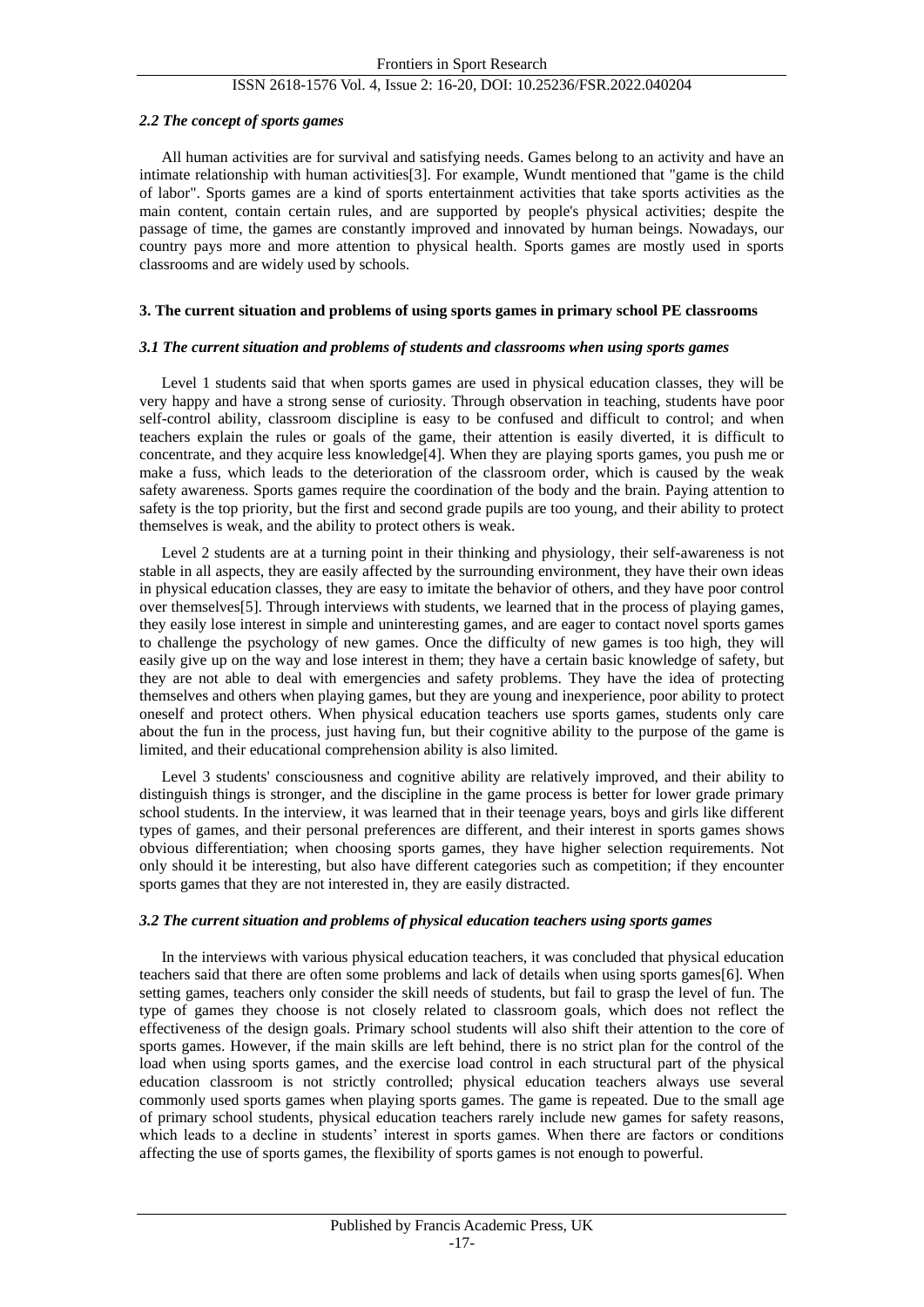#### **4. Effective strategies for using sports games in primary school PE classrooms**

#### *4.1 Characteristic teaching strategies*

#### (1) Fun and entertainment

The selection and design of sports games determine how interesting they are and how effectively students participate in classroom activities. In the process of interviews and practice, it was concluded that students of all grades like sports games with strong fun and entertainment, and they have a strong psychology to try interesting things, but the game program should not be too cumbersome or too simple and boring, too complicated It is difficult for them to complete the games that are too simple, and the games that are too simple have no sense of experience, resulting in a decline in interest and lack of experience of fun and entertainment.

#### (2) Flexibility

Due to the large number of students in many schools and limited venue conditions, there is no strict planning for sports venues. When using, the sports game mode should be adjusted according to the actual situation. Due to the impact of the venue, the distance or movement trajectory can be changed, and the control of the number of people can be changed. No need to play by the rules, as long as it doesn't change the purpose of the sports game. The rules of sports games are the action of running, but this game can also be done by jumping, or the game is played with a ball when it was created, but it can also be changed to be played without a ball according to actual conditions. For the primary school students in the first and second grades, lower the standard in terms of movement specifications, or reduce the difficulty factor, so that the students can easily understand and be within the scope of their ability to complete. Some sports games that are too simple and tasteless can be improved according to the stage and requirements of primary school students. There are no specific principles for sports games in the physical education classroom. As long as the ultimate goal can be achieved, the specific game methods will not be limited. The sports games can be flexibly adapted according to the preferences and needs of primary school students and within the scope of the curriculum standards.

#### *4.2 Principled teaching strategies*

#### (1) Adhere to the principle of education

When using sports games, the principle of "educational" should be adhered to according to its rules, purposes, tasks and other requirements. First, the task of exercising the body of elementary school students, improving physical health, developing exercise habits and cultivating sports awareness, the purpose of physical education class is to exercise the body of elementary school students, so sports games cannot be separated from the core; second, it is necessary to train elementary school students to be a habit of abiding by rules and principles, because sports games have rules, so primary school students should get some inspiration from people, things, and things in their lives. Third, with the goal of cultivating the spirit and quality of primary school students, sports games can be completed by multiple people, which can cultivate the unity and cooperation of primary school students, and enhance the quality of independence, courage and tenacity. Teachers should learn to guide students to learn the educational characteristics of sports games and consciously understand their educational nature.

(2) Pay attention to the principle of practicality

The teaching content of each grade is different, and sports games are used according to the syllabus and the actual situation of the students. For example, the main content of this class is football dribbling, and the selection of sports games should be related to football. The warm-up part should be carried out around the main moving limbs of this class. In the basic part, sports games can be expanded around skills. The content of learning can achieve the purpose of review and practice. From level 1 to level 3, adjust the difficulty and load of sports games according to the age of the students. The difficulty is from easy to difficult, and the load is from small to large; principle in order to be effective.

# *4.3 Innovative teaching strategies*

In the teaching practice, the relay game "Pony Crossing the River" is used. The rules in the textbook are to divide the students into several groups of equal numbers, and the judges time the time. When the previous student reaches the finish line, raise the flag, the next student can start to cross the river, and finish in turn. The first group to finish is the winning group. Then I made a change in this game, set up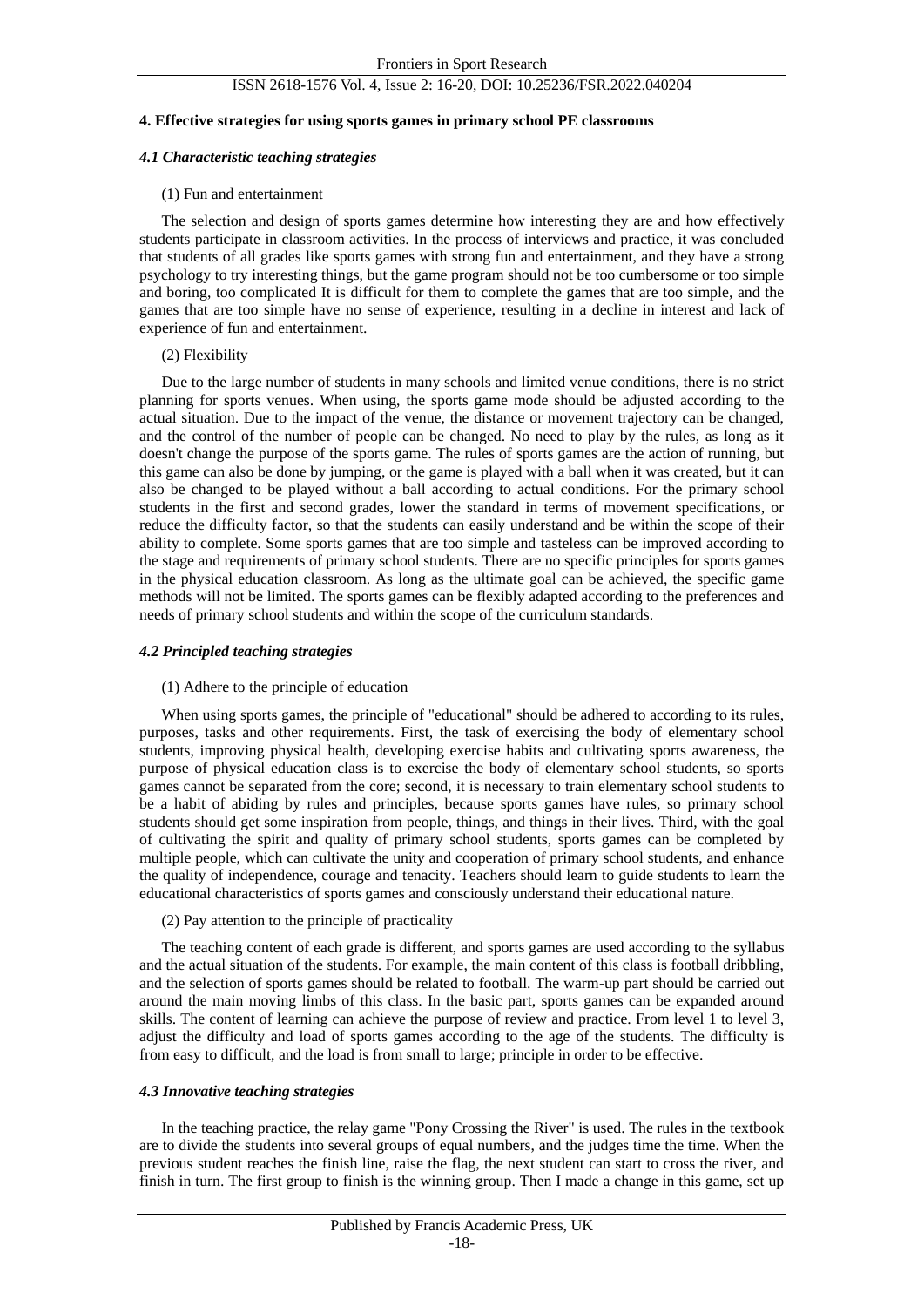a checkpoint in the distance of 20 meters, the first student in each group wrote a word prescribed by the teacher at ten meters, then the second student used the last word of the word to form a word, to complete the game by adding the word Solitaire, and the difficulty of the level can be adjusted according to the grade of the student. The porting method can be used to transfer the game content, form and method to another project; or the combination method can be used to recombine the actions and forms in different types of sports games. Not only innovating sports games themselves, but also innovating teaching methods. Creating sports games can become students' after-school homework. Creating games requires innovation, which improves students' abilities in all aspects and cultivates pupils to dare to challenge, be unconventional, and innovate. It can lay the foundation for the development of students in many aspects.

#### *4.4 Safety teaching strategies*

The safety of primary school students is the primary task of the physical education classroom, and the messenger to ensure the safety of students is the teacher. Then we must ensure safety when using sports games. First, in the first class, we should ask the physical condition of each student in the class, check the physical examination form, and mark students with congenital diseases to be exempted from physical examinations. The amount of exercise in the usual classroom, to teach students relevant knowledge. The second is to regularly carry out theoretical knowledge of sports safety, and teach primary school students how to protect themselves, sports matters that should be paid attention to and how to deal with emergencies. Especially when playing sports games, there is a lot of interaction between students and students, and it is easy to stumbling and stumbling. It should be avoided to endanger the safety of primary school students. The third is to check the safety of the venue equipment at any time. When using sports games, the venue will be involved, and sometimes equipment will be used. Before proceeding, you must carefully check the venue equipment related to this class to prevent students from being careless create a hazard.

## **5. Conclusion**

Through the summary of teaching practice, the situation of students and teachers when using sports games, in the process of using sports games, the first and second grades have weak safety awareness, poor awareness of self-protection and protection of others, poor order and difficulty in concentrating, classroom Discipline is not easy to control, strong curiosity about sports games, poor self-control ability; third and fourth grade students have poor self-control ability, easy to lose interest in simple, tasteless or cumbersome sports games, self-protection ability and ability to protect others during the game Poor, limited educational cognitive ability for sports games, etc.; students in grades 5 and 6 have obvious interest differentiation, have requirements for sports game selection, and are not interested in sports games. It is easy to be scattered; the problems that teachers often have when using it are that the purpose of the game is not close to the classroom goal, the design is not effective, the load intensity of sports games is not strictly controlled, and the flexibility of sports games is not strong. The strategy is mainly researched and analyzed from five aspects: characteristic, principle, innovation, compactness and safety, and the problems in the application process should be corrected and improved in time to meet the standards of the new curriculum and promote the quality development of students. After self-reflection and summary, in addition to the classroom, there are other channels to improve the efficiency of sports games, such as: (1) to carry out campus sports games festival. First, do a good job of publicizing the theoretical knowledge of sports games, gradually improve students' awareness of the sports game festival, and attract more students and teachers to participate. To train students as organizers and managers to organize and manage the game planning and development process, as well as the management of equipment and venues. Strengthen the team of teachers and call on teachers of other subjects to organize and participate in sports games. (2) Strengthen physical education teachers' reflection, summary and innovative research on sports games. Physical education teachers can establish special sports game clubs, regularly reflect on and summarize related problems in sports games, and jointly innovating sports games in the form of conference discussions.

#### **References**

*[1] Wu F. Research on the application of sports games in primary school physical education [D]. Nanchang University, 2013. [2] Chang J L. Research on physical and mental quality experiment of primary school students in*